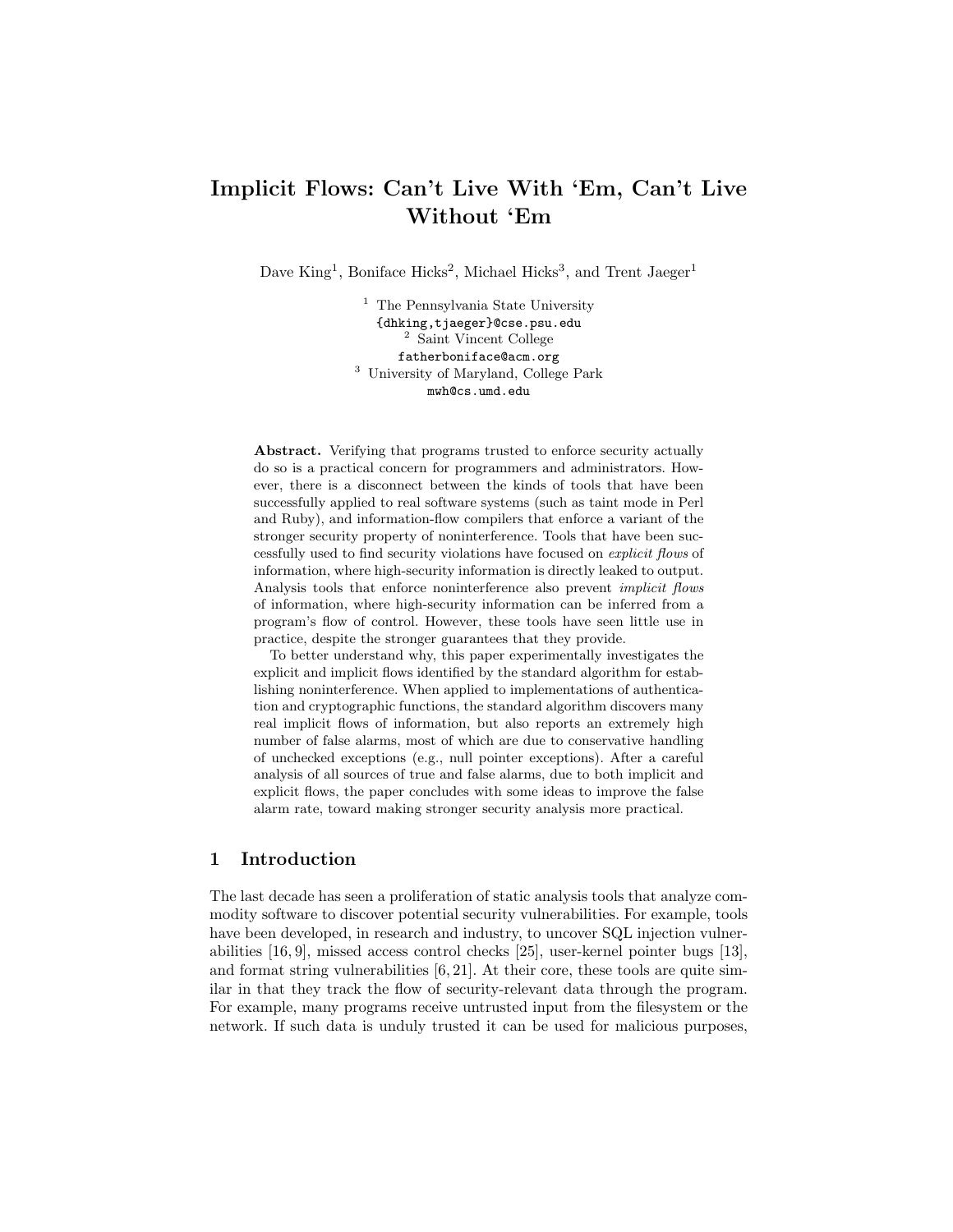e.g., to construct an unexpected SQL query string or printf format string that leaks secrets or compromises the program. An analysis may track the flow of input data to ensure it is santized or verified before it is trusted. An analysis may dually check whether secret data, such as a cryptographic key or password, may flow to a public channel; if so, this constitutes an information leak [3].

The last decade has also seen the development of security-typed programming languages [20] (such as Jif [18], a variant of Java) that enforce flavors of the security property of noninterference [11, 19]. Like the tools mentioned above, such languages ensure that no untrusted data *explicitly* flows to trusted contexts (and dually, that no secret data flows to public contexts). However, unlike these tools, security-typed languages also ensure that there are no illegal *implicit* flows, which arise due to control-dependent assignments. For example, given two booleantyped variables H and L, the code fragments  $L := H$  and if (H) then  $L :=$ true; else L := false are semantically equivalent. In the first, H explicitly flows to L via an assignment. In the second, no direct assignment takes place, but nevertheless H has the same value as L at the conclusion of execution; thus we say that H *implicitly* flows to L.

To our knowledge, implicit flow checking is not performed by mainstream tools. On the upside, tracking implicit flows could reveal more security vulnerabilities. On the downside, an analysis that tracks implicit flows could waste developer time, either by being too inefficient or producing too many false alarms (warnings that do not correspond to actual problems). A natural question is "do the benefits of implicit flow analysis outweigh the costs?"

This paper presents the results of a study we performed toward answering this question. We analyzed several libraries for information leaks using JLift, an interprocedural extension of the Jif security-typed language [14] and carefully analyzed the results to see how often JLift alarms real implicit information flows, and how often they were false alarms. The code we analyzed implemented security-critical functions: three different authentication methods in the J2SSH Java SSH library and three different cryptographic libraries from the Java implementation of the Bouncy Castle Cryptography API. We chose these applications for two reasons. First, they are security-critical, so understanding their information leaks is important. Second, password checking and encryption directly manipulate sensitive data, and are known to induce illegal flows implicitly. Therefore, the prevalence of true leaks in these routines suggests the best case for finding potential leaks due to implicit flows, while the prevalence of false alarms points to the human costs of analyzing an implicit flow checker's results when doing so is likely to be worthwhile.

To perform the analysis, we labeled sensitive data, such as passwords or cryptographic keys, as secret, and labeled output channels as public, so that JLift emits an alarm each time it discovers secret information could be inferred over a public channel. For our benchmarks, implicit flows caused 98% (870 out of 887) of the alarms, and of the 162 alarms identifying true information leaks, 145 of these (89%) were due to implicit flows. On the other hand, there was a tremendous number of false alarms (725), all of which were due to implicit flows (i.e.,  $83\%$  of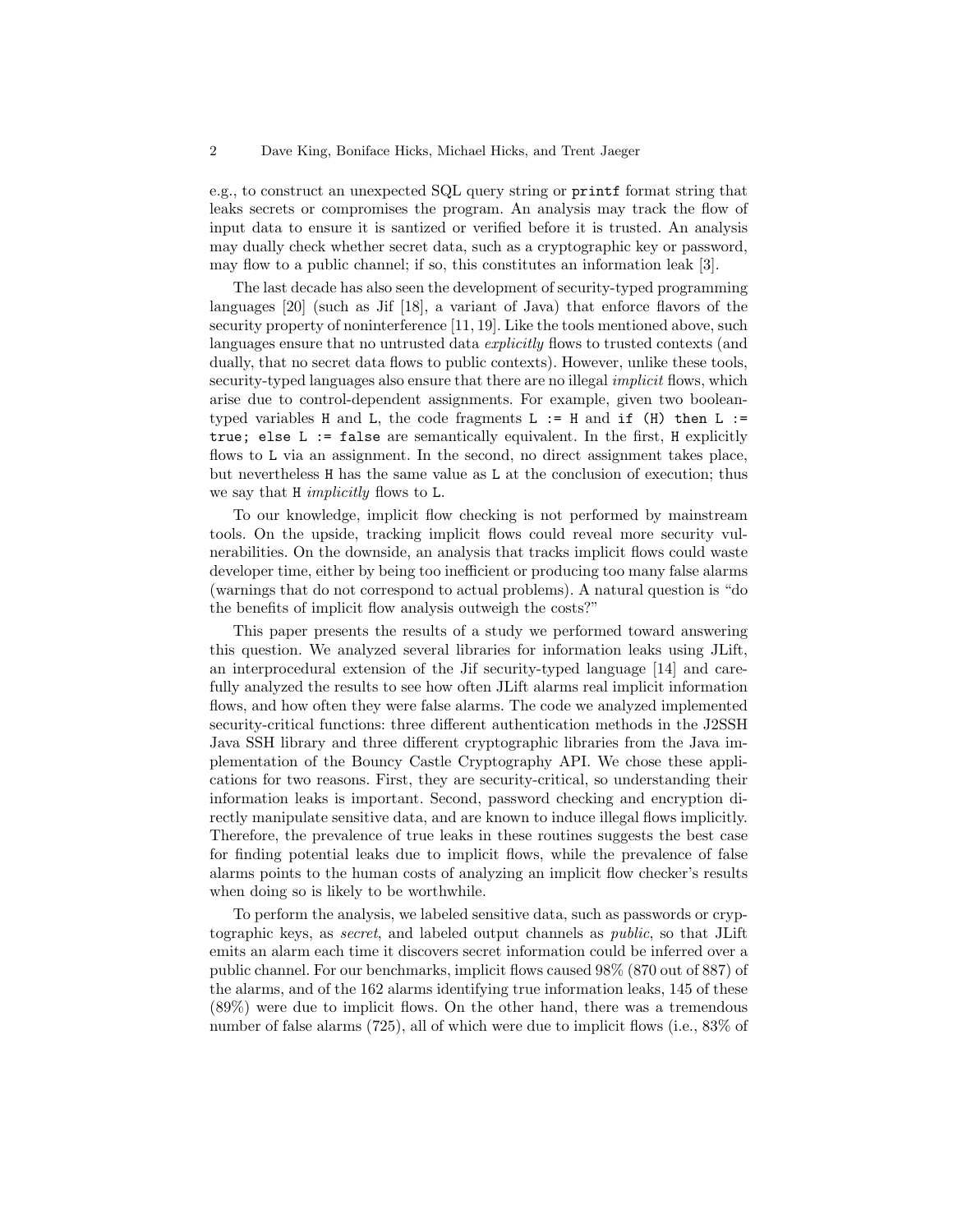the implicit flow alarms, or 725 out of 870, could not arise at runtime). Examining these further we find that the overwhelming majority (845 out of 870) of implicit flow alarms arise from the potential to throw an exception after examining sensitive data. Moreover, while the false alarm rate for flows induced by normal conditional statements is 30%, the rate of false alarms for exception-induced flows is much higher, at 85%. The false alarm rate from unchecked exceptions, such as NullPointerExceptions and ArrayIndexOutOfBoundsExceptions, is higher still: 757 of the 845 exception-induced flows were due to unchecked exceptions, and 706 of these (or 93.2%) were false alarms.

We draw two conclusions from these results. On the one hand, implicit flow checking can be valuable: JLift emitted 145 alarms that correspond to true implicit flows of secret information. On the other hand, the human cost of dealing with the many false alarms is likely to be quite high, and could well be the reason that most tools perform no implicit flow checking. However, because the high rate of false alarms comes from a few identifiable sources (notably exceptions, particularly unchecked exceptions), we see much potential for improvement. In particular, we suggest that implicit flow checking tools: (1) employ more powerful, secondary analyses for ruling out spurious alarms due to infeasible unchecked exceptions; (2) rank the errors reported, beginning with explicit flows, followed by implicit flows not from exceptions, and finally reporting implicit flows due to exceptions; (3) employ annotations so that programmers can indicate code that has been checked by an alternative method, such as a human code review or extensive testing.

# 2 Program Analysis for Security

A large body of work has explored the use of programming languages and analyses, both static and dynamic, to detect security vulnerabilities. Many analyses aim to discover source-sink properties, or explicit flows. For example, to discover a possible format string vulnerability, a programmer could use the CQUAL [10] static analyzer to give printf the type printf (untainted char\*  $f$ mt, ...). This type specifies that printf's first argument must not come from an untrusted source. Input functions are then labeled as producing potentially tainted data, e.g., the type tainted char\* getenv(char \*name) indicates that the value returned from getenv is possibly tainted, since it could be controlled by an attacker. Given this specification, Cqual can analyze a source program to discover whether data from a source with type  $t$  ainted char\* is able to explicitly flow, via a series of assignments or function calls, to a sink of type untainted char\*. If such a flow is possible, it represents a potential format string vulnerability.

Explicit flow analysis tools [9, 16, 24] can be used to detect a variety of integrity violations, such as SQL injection vulnerabilities [16, 9], format string vulnerabilities [6, 21], missed access control checks [25], and user-kernel pointer bugs [13]. These tools can also be used to check confidentiality-oriented properties, to ensure that secret data is not inadvertently leaked. In this case, the programmer would label sensitive data, such as a private key, as secret and ar-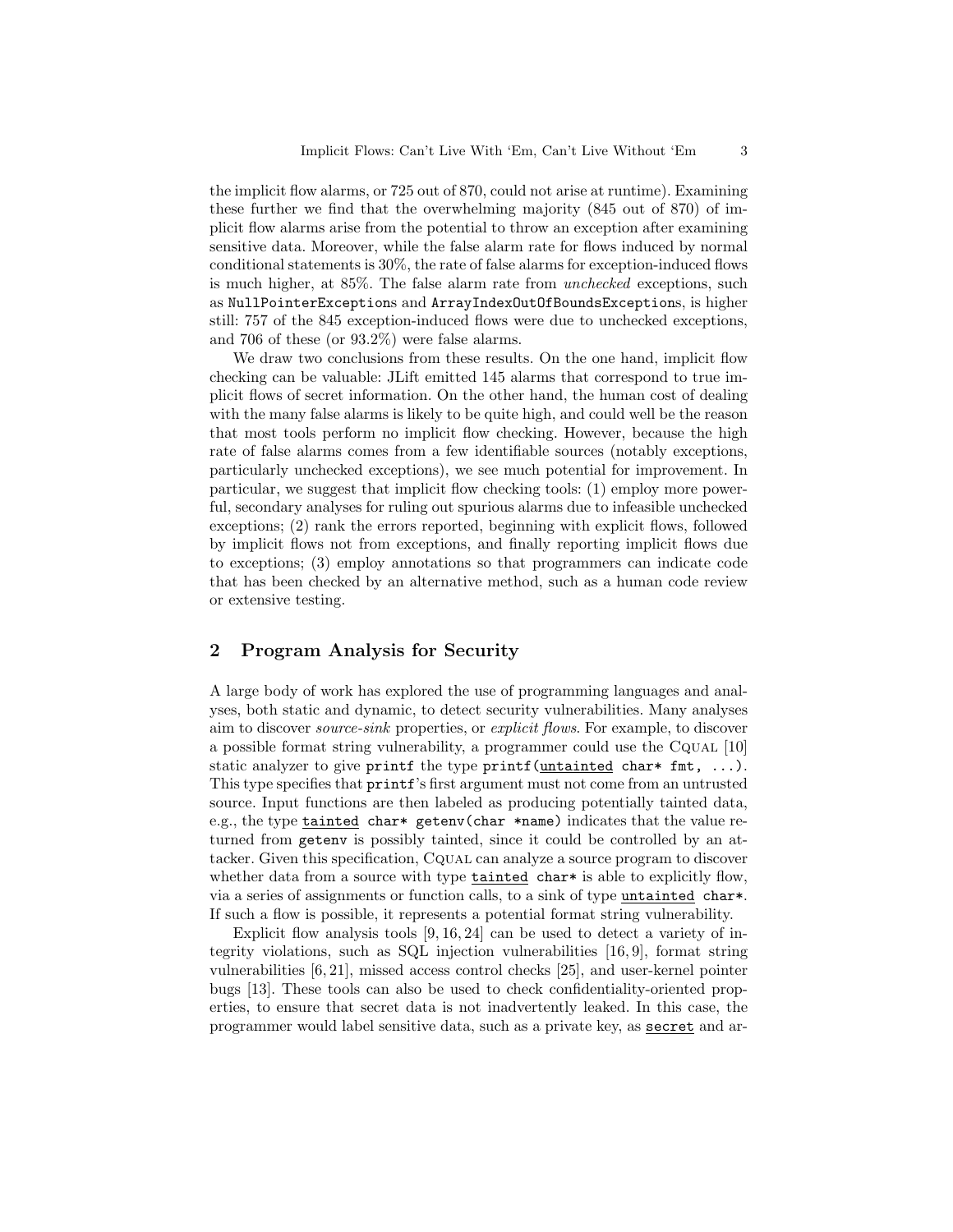guments to output functions as public, and the analyzer would ensure that secret data never flows to public channels (except under acceptable circumstances, e.g., after an access control check). Scrash [3] uses CQUAL in this way to identify sensitive information that should be redacted from program crash reports.

While common, explicit flows are but one way in which an attacker is able to gain information about a program's execution for malicious purposes. The other possibility is to use an implicit flow by which, in the case of confidentiality properties, the attacker learns secret information indirectly, via a control channel. As a simple illustration, consider the following program:

```
secret int x;
void check(public int y) {
  if (x > y) then printf("greater\n");
  else printf("smaller\n");
}
```
Cqual would not report a violation for this program: the secret integer x is not leaked via an explicit flow to the public console. However, *information* about x is leaked, in particular whether or not x is greater than the attacker-controlled variable y. Invoked repeatedly, with different values of y, such a function could ultimately leak all of x. It has been shown that cryptosystem implementations can end up leaking the private key if they contain certain kinds of implicit flows, e.g., by reporting the stage in which a decryption failed [1, 2, 23]. Conversely, an attacker's input can influence a program to corrupt trusted data, e.g., by turning a setuid-invoking program into a confused deputy [5].

These problems are violations of the more general information flow security property of noninterference [11]. For confidentiality, a program that enjoys noninterference will not leak secret information to public outputs in any manner, whether via implicit or explicit flows. Security-typed programming languages [20] such as Jif [18] enforce noninterference via type checking. Program types are annotated with security labels like the secret and public qualifier annotations above, and security correctness is guaranteed through type checking: type-correct programs do not leak secret information on public channels. Thus, using a security-typed language, the check function above would be correctly flagged as a potential leak of information.

# 3 Security Type Checking and Implicit Flows

The question we address in this paper is whether implicit flow checking as done by security-typed languages is efficacious—is the signal worth the noise? This section describes the standard security-type checking algorithm used to detect implicit flows and considers possible sources of imprecision. The next section examines the number and sources of true and false alarms when using this algorithm to analyze some security-critical Java libraries.

In a security-typed language, types are annotated with *security labels*, analogous to type qualifiers: the integer type int can be labeled with the label high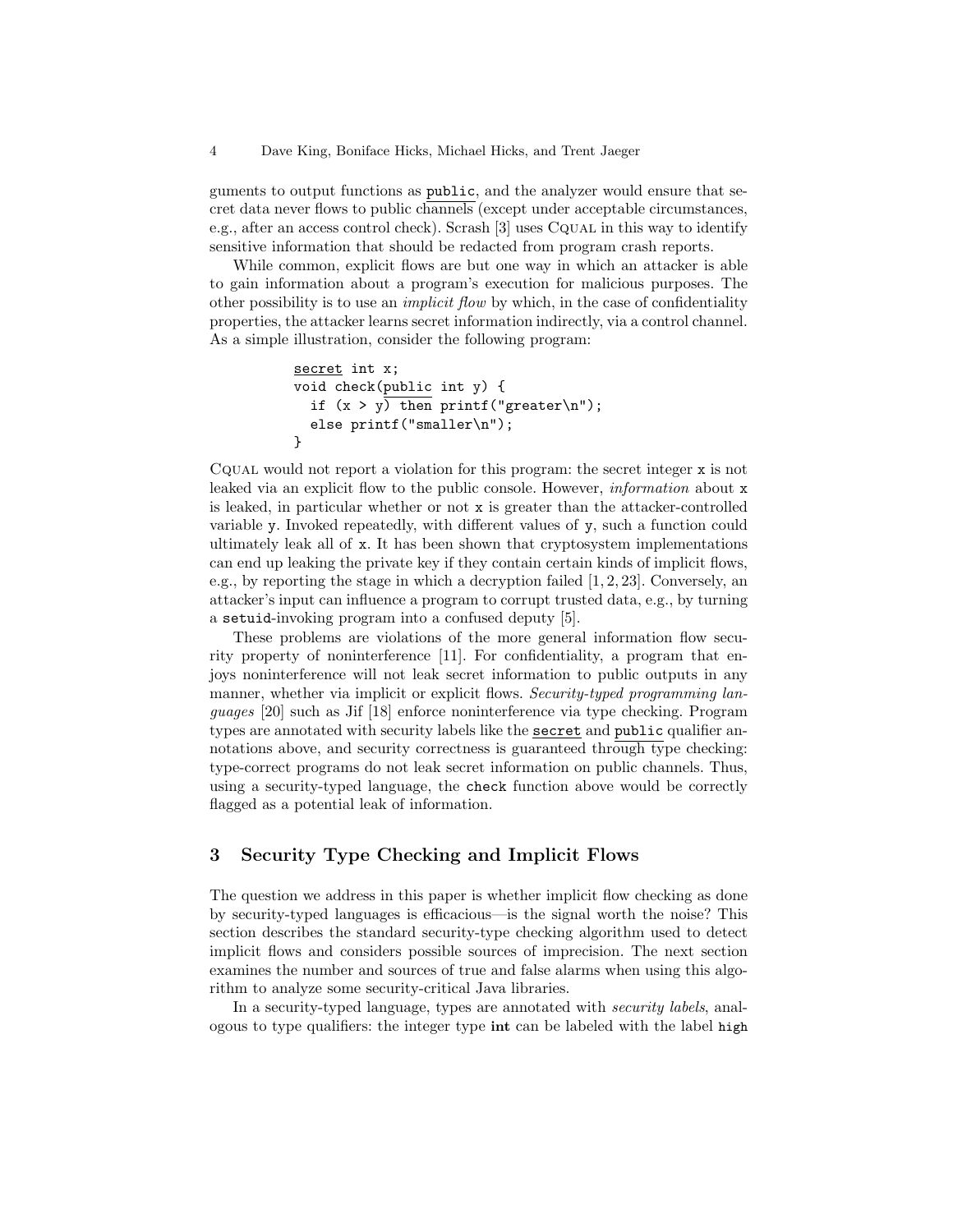```
1 int{Public} authenticate(AuthenticationServer auth,
2 SshAuthRequest msg) {
3 Key{Secret} key = reader.readBinaryString();<br>4 if (checkKey == 0) {
     if (checkKey == 0) {
5 if (verify.acceptKey(msg.getUsername(), key)) {
6 SshAuthPKOK reply = new SshAuthPKOK(key);
7 auth.sendMessage(reply);
8 return READY; }
9 else return FAILED; } }
```
Fig. 1. Example Authentication Code From J2SSH

as int{high} to signify a high-secrecy integer. The labels are ordered, inducing a subtyping relation  $\preceq$  on labeled types. In particular, because low is less secret than high,  $\text{int}\{\text{low}\}\$ is a subtype of  $\text{int}\{\text{high}\}\$ , written  $\text{int}\{\text{low}\}\leq \text{int}\{\text{high}\}\$ . If h and l are respectively high and low secrecy variables, then the assignment statement  $h := 1$  is allowed, as  $int\{low\} \preceq int\{high\}$ . On the other hand,  $1 := h$ is not allowed, preventing an illegal explicit flow, as  $\text{int}\{\text{high}\}\nleq \text{int}\{\text{low}\},\$ 

The statement if  $h == 0$  then  $1 := 1$  else  $1 := 0$  contains an implicit flow of information from h to l, as by observing l we learn information about the value of h. The standard way [20] to check for implicit flows is to maintain a security label  $PC_{\ell}$  for the *program counter*. This label contains the information revealed by knowing which statement in the program is being executed at the current time.  $PC_{\ell}$  is determined by the labels of guards of any branches taken: if the program branches on a condition that examines a high-security value,  $PC_{\ell}$  is set to high while checking the code in the branches. When a variable with label  $m$ is assigned, we require  $PC_{\ell} \preceq m$ . In the above statement, the branch condition  $(h == 0)$  causes the PC<sub> $\ell$ </sub> to be high when checking the branches, meaning that any assignment to 1 is illegal and so the code is rejected.

For a more realistic example, consider the code in Figure 1, taken from the J2SSH implementation of public-key authentication. We use the label Secret to represent high security, and Public to represent low security. This code is executed when a user is attempting to authenticate using an SSH key. The acceptKey method checks if the specified key is an accepted key for the user that is attempting to log in. As this contains information about the system, accept Key returns a Secret boolean value, causing  $PC_{\ell}$  to become Secret. As such, the value READY returned from the branch must also be considered Secret, but notice that we have annotated the return value of authenticate as int{Public}, so this constitutes an implicit information leak.

While sound, the use of  $PC_{\ell}$  to find implicit flows is conservative. Consider the program if  $h == 0$  then  $1 := 1$  else  $1 := 1$ . This program leaks no information—the value of l is always 1, no matter what the value of h—but the type system rejects it as an illegal flow. A more pernicious source of false alarms is the throwing of exceptions. For example, the Java code obj.equals(otherObj) throws a NullPointerException at run time if obj is null. If such an exception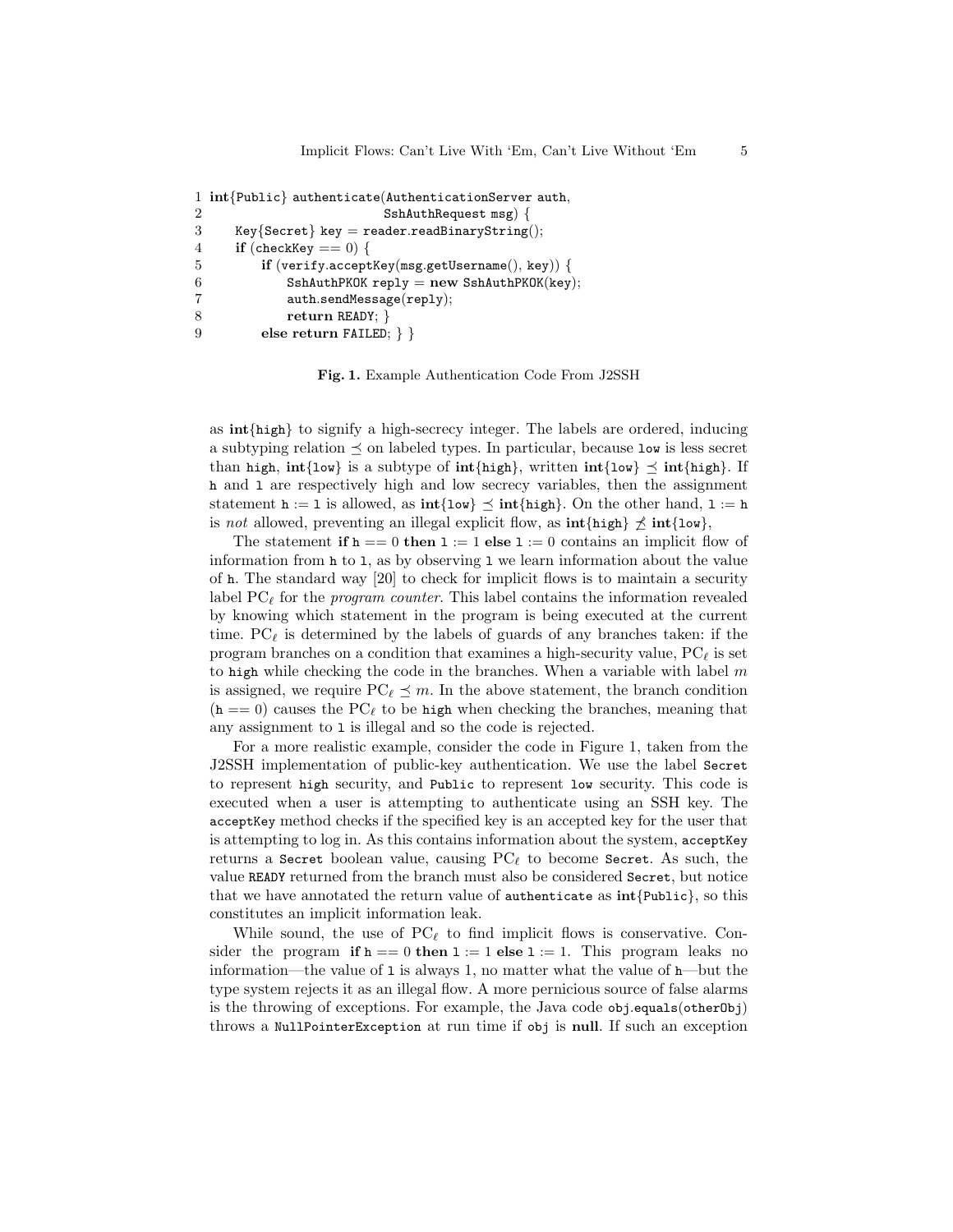occurs while  $PC_{\ell}$  is high, the resulting termination of the program (assuming the exception is not caught) is publicly-visible, and thus is an implicit flow of information. In the example in Figure 1, such an exception thrown within the call to sendMessage could reveal whether the given key was accepted. Therefore, if the type system cannot prove that obj is always non-null, then dereferencing it must be considered as possibly throwing a null pointer exception. An analogous situation arises with other exceptions, such as array bounds violations and class cast exceptions.

Jif's type checker makes some attempt to prove that certain objects cannot be null and that some array accesses are legal, but its analysis is fairly simplistic. For example, the analysis operates only on local variables (not fields or formals), and is only intraprocedural. Programmers are thus forced to work within the limits of the analysis to limit false alarms. For example, it is a common practice to copy fields and formal method arguments into local variables to check if the objects are null before invoking methods on them. Redundant null checks and empty try/catch blocks (where the programmer presumes no exception can actually be thrown but the analysis cannot detect this) are also common.

While Jif's analysis could be improved, determining whether a runtime exception could occur or not is undecidable [15], so no analysis can be perfect. To show the general difficulty of the problem, consider the following code (taken from the public key authentication routine in J2SSH):

```
1 byte[] decode(byte[] source, int off, int len) {
2 int len34 = len * 3 / 4;
3 byte[] outBuff = new byte[len34];
4 ...
5 }
```
In this code, the statement new byte[len34] could throw a NegativeArraySizeException, meaning that the program attempted to create a byte array with a negative size (if len34 is negative). As this code is invoked after checking whether a username is valid on the system, the program crashing here after a negatively-sized array is created could reveal this information to the requester. While the passed-in value len is meant to always be positive, there is no easy way, in general, for a program analysis to determine this. In our manual analysis, we determined that the only call to decode by the public key authentication method was with the variable bytes.length, where bytes was an array returned by String.getBytes(), a quantity that will always be non-negative.

## 4 Experiments

To determine the impact of implicit program flows in analyzing real code, we analyzed six implementations of security functions: (1) three different authentication methods in the J2SSH Java SSH library:<sup>4</sup> and  $(2)$  three different cryp-

 $^4$  J2SSH is available from  ${\tt http://sourcefore}$  .net/projects/sshtools.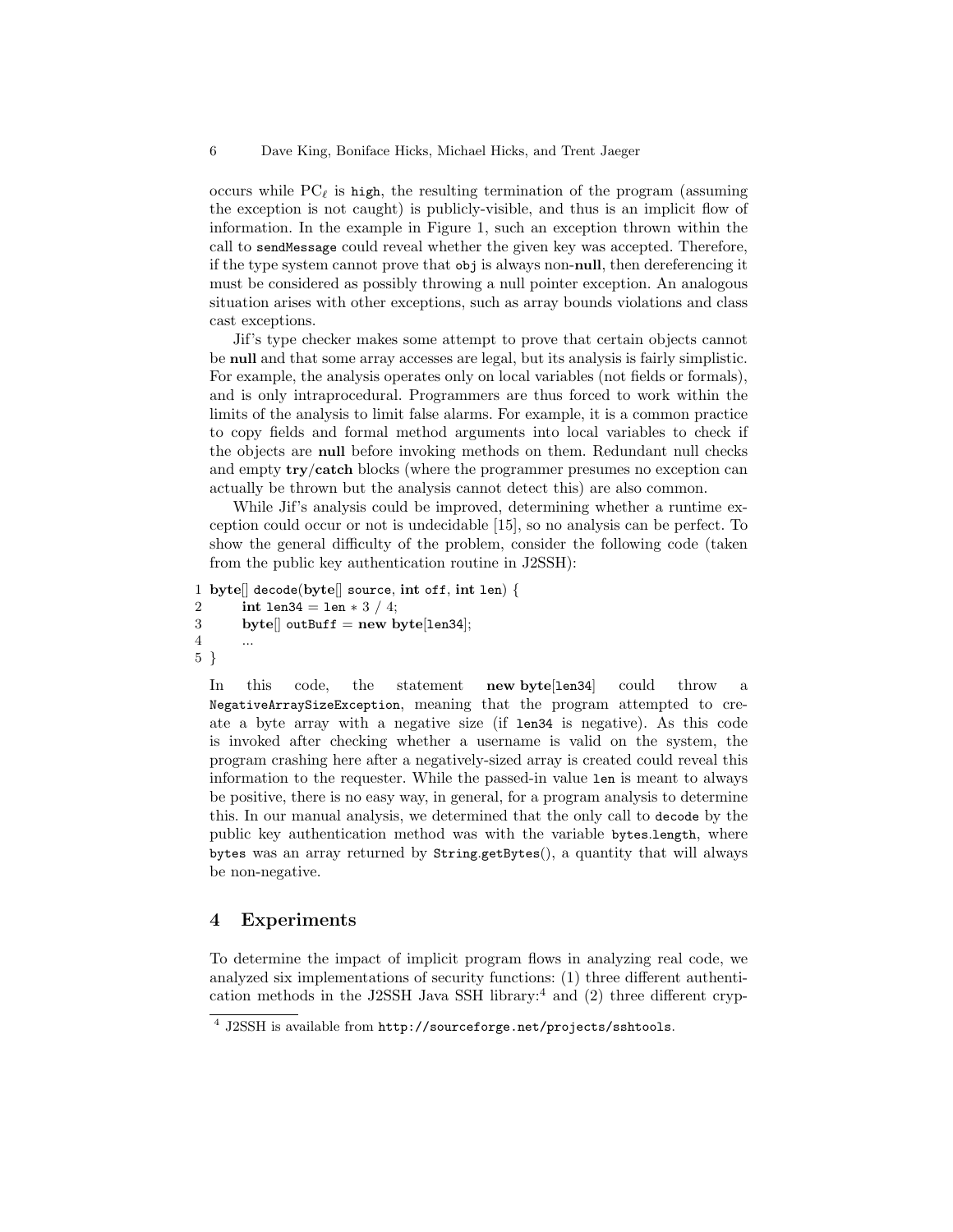tographic libraries from the Java implementation of the Bouncy Castle Cryptography API.<sup>5</sup> The J2SSH authentication methods that we investigated were password-based, keyboard-interactive, and public-key-based. The Bouncy Castle implementations that we investigated were RSA Encryption (using SHA1 Digests), MD5 Hashing, and DES Encryption. To gather statistics about the existing runtime exceptions in these codebases, we used JLift, an interprocedural extension of the Jif security-typed language [14].

The results from our investigations are summarized in Figure 2. Our experiments show the following:

- Implicit flows corresponded to most of the leaks of information in these applications. In the SSH authentication methods, there were no explicit information leaks, while there were only a handful of explicit leaks in the cryptography libraries. In total, leaks corresponding to explicit flows made up less than 2% of the reported alarms, and none of the explicit flows corresponded to a false positive.
- The implicit flows arising from unchecked runtime exceptions dominate all other flows. Specifically, 757 out of 870 (87 %) of alarms caused by implicit flows were due to the five types of runtime exceptions (Null Pointer, Array Out of Bounds, Class Cast, Negative Array, Arithmetic). These results are summarized in Figure 4.
- Most flows due to unchecked exceptions were caused by program paths that could not be executed at runtime. Specifically, we manually verified that 706 alarms (out of 824 total exceptional alarms) could not occur at run time.

### 4.1 Methodology

We chose to analyze two different codebases for information leaks: an SSH server and a cryptographic library. These programs are security-critical, and thus constitute a worthy target of security analysis. While it would be unsurprising to find implicit (and explicit) flows in these programs since they manipulate secret information in an observable way (e.g., by outputting the result of a password check or emitting ciphertext), our interest is of effectiveness: does the standard algorithm, when applied to mature code written in a natural style, identify the true explicit and implicit information flows without producing a deluge of false alarms?

### 4.2 Analysis Methodology

Details of Security Analysis. To perform an information-flow analysis without explicitly converting the code into Jif as well as investigating how a implicit flow checker behaved when applied to code written in a natural style, we used JLift [14], a modification of the Jif compiler to perform a whole-program

 $5$  BouncyCastle implementations for Java and C# are available at http://www. bouncycastle.org/.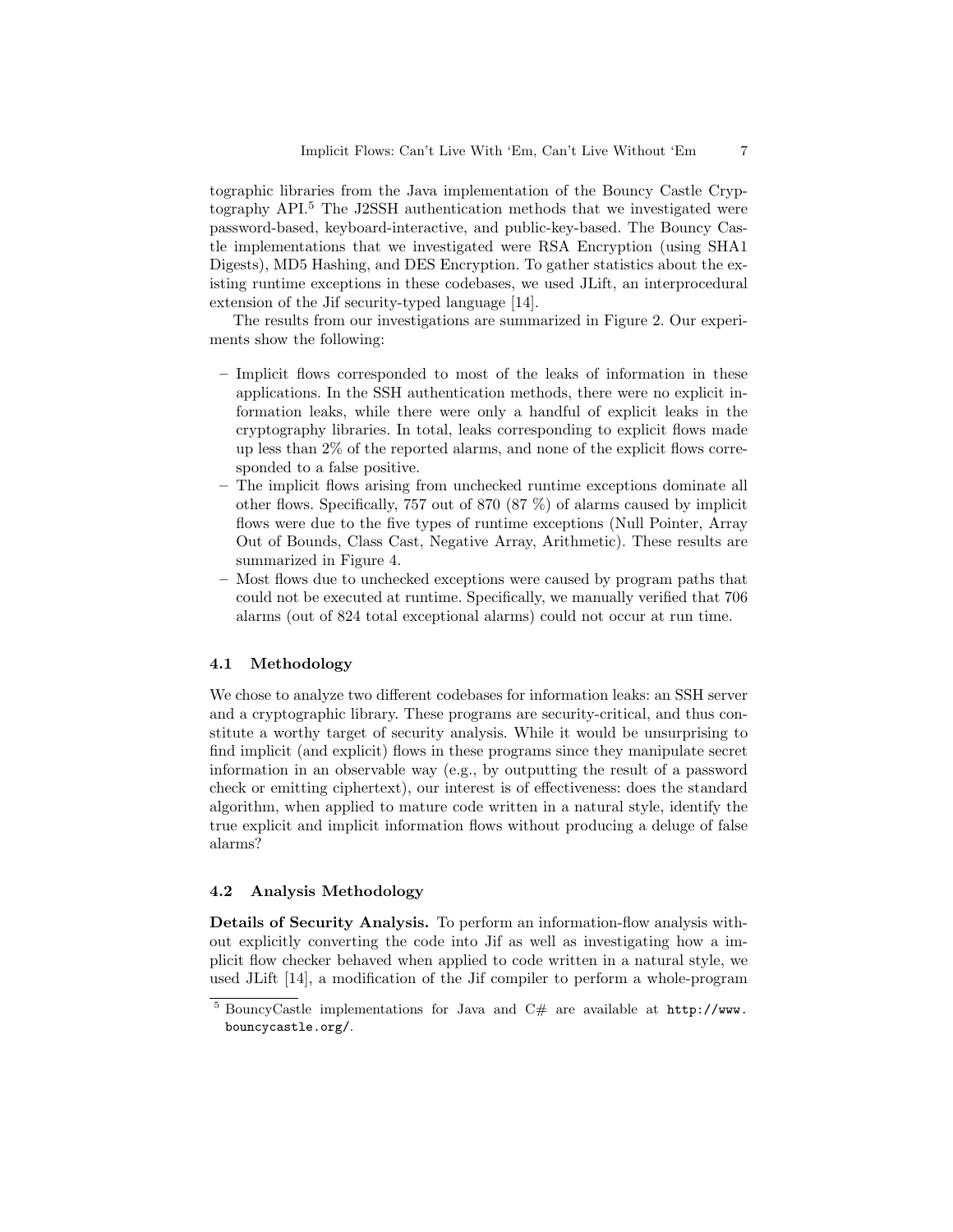information-flow analysis on Java programs. From a set of seed labels, JLift propagates security information across procedure calls by determining a set of summary constraints for each method, a standard method in static analysis [22]. JLift relies on the Jif compiler to generate these constraints: in particular, it annotates types with a security label and uses a program counter to detect implicit flows. We ran JLift using a context-sensitive treatment of methods, associating a unique set of summary constraints to each instance of a method call. Our experience has been that context sensitivity is required for an accurate information-flow analysis [14].

Annotation of JLift. To analyze these programs for security errors, we labeled protected data as high security and analyzed the resulting flows. As JLift does not report all possible program paths that lead to a violation, we ran the tool multiple times, suppressing earlier warnings by adding some "declassification" annotations (which indicate that certain flows should be ignored). To efficiently catalogue exceptions that could be thrown at runtime that would affect the program counter, we first used the analysis to determine which methods could be invoked from a high program counter location. We then had JLift enumerate the runtime exceptions, determined by an interprocedural propagation analysis, that could possibly be thrown by those methods. We investigated each of these runtime exceptions to determine if they could be thrown at run time.

Following Jif's behavior, we did not directly analyze the program flows that could occur when invoking a library function at runtime. For conservativity, we assigned each instance of a class defined in a library a label variable L and treated each value passed to or returned from methods or fields as having label L. This prevented secure information from being laundered by being passed through library functions.

False Alarms. We define a *false alarm* as an alarm that the analysis tool reports that corresponds to an infeasible program path. For example, if the variable v is always not null, then an alarm raised by the statement v.foo() attributed to a NullPointerException at this point would be false. We marked an alarm as true when we could manually confirm the flagged path could actually execute at run time; all other alarms were considered false. As an example, Jif's null pointer analysis is only performed on local variables; all fields are considered to be possibly null. As such, many times a field dereference was incorrectly flagged as problematic even though all feasible paths initialized the field (e.g., in the constructor) before dereferencing it.

Several places in the code explicitly throw an exception: for example, if a block to encrypt was too large for the RSA cipher, the program would throw a DataLengthException. We did not count explicitly thrown exceptions or exceptions from library calls (for example, IOException on file open) as false alarms. The code for MD5 hashing explicitly threw exceptions at only three locations, as opposed to DES, which threw exceptions at nineteen locations: this accounts for some of the difference in false positive rate between the two.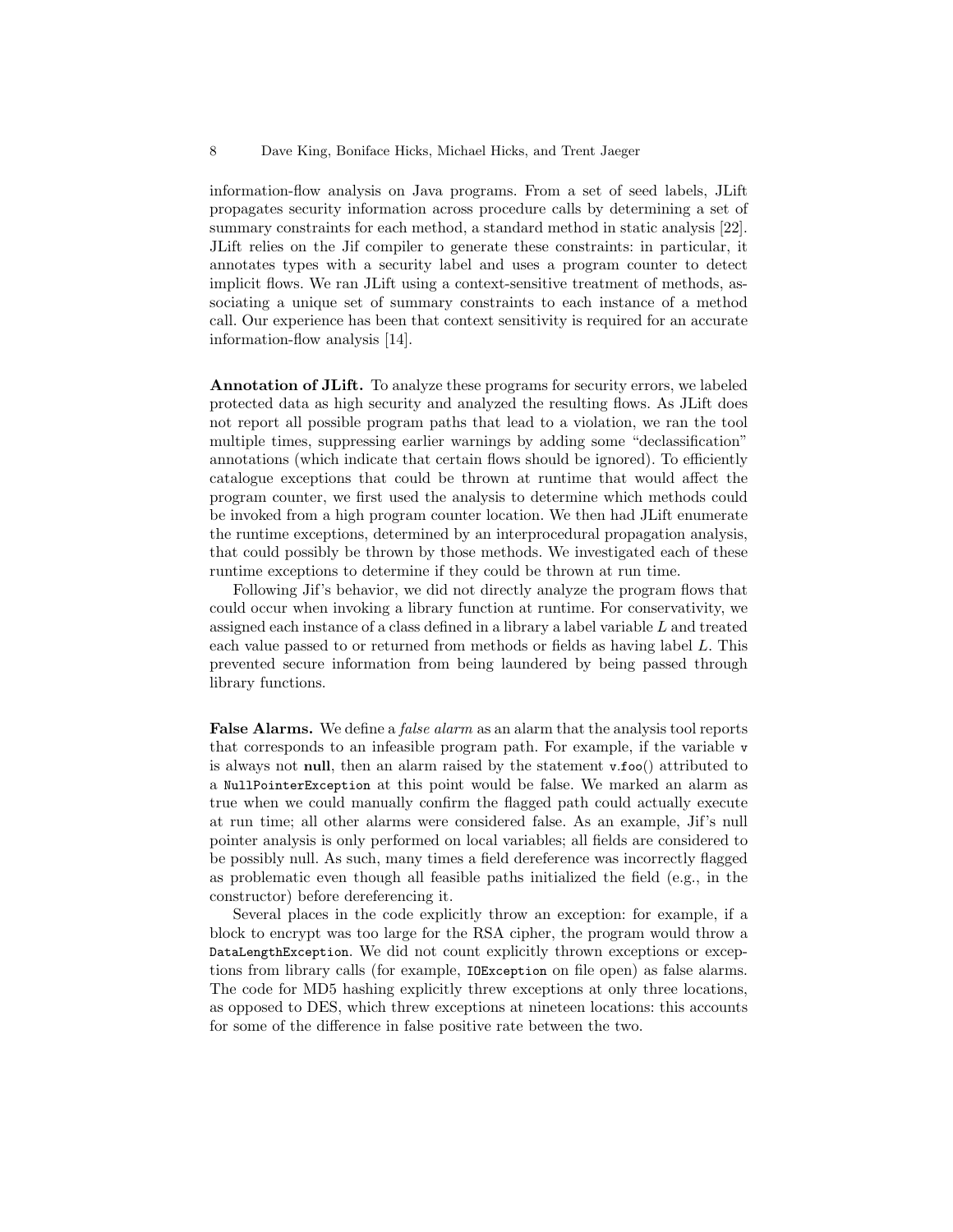| Program          | Security Function    | $#$ Alarms |                                           |     | False Alarms |     | False Alarm |
|------------------|----------------------|------------|-------------------------------------------|-----|--------------|-----|-------------|
|                  |                      |            | Total Explicit Implicit Explicit Implicit |     |              |     | Rate        |
| J2SSH            | Password             |            |                                           |     |              |     | 42.86 %     |
|                  | Keyboard Interactive | 23         |                                           | 23  |              | 19  | 82.61 %     |
|                  | Public Key           | 170        |                                           | 170 |              | 111 | 65.29 %     |
| BouncyCastle RSA |                      | 218        | 3                                         | 215 |              | 186 | 86.51 %     |
|                  | MD5                  | 209        | 4                                         | 205 |              | 199 | 97.07 %     |
|                  | <b>DES</b>           | 260        | 10                                        | 250 |              | 207 | 82.80 %     |
|                  |                      |            |                                           |     |              |     |             |

Fig. 2. False alarm rates for the three authentication methods present in J2SSH. The first and column columns give the application and security function that was analyzed. The third column gives the total number of alarms, with the fourth and fifth columns containing the number of alarms raised by both potential explicit and implicit flows. The sixth and seventh column gives the number of false alarms (subdivided between explicit and implicit flows), while the seventh column gives the overall percentage of false alarms among all of the alarms reported by JLift.

### 4.3 J2SSH

J2SSH is a Java SSH library that contains an SSH server implementation that has three different authentication methods: password, keyboard-interactive, and public-key authentication. This code most directly leaks information to potential attackers. If the programmer is not careful, information leaks in an authentication system risk giving away important information about the system, such as legal user names or even passwords (perhaps subject to a brute-force attack).

J2SSH handles authentication by allowing the host operating system to provide a native authentication mechanism. This object represents the operating system mechanism for checking and changing passwords. Our experiment was thus to see how the J2SSH server code protected the native authentication mechanism. We marked information associated with the native authentication mechanism as Secret and assumed that the authentication method returned a Public result.

There were only three means of communicate with the user in the J2SSH server: (1) the returned result from authentication (a boolean), (2) messages sent by the server back to the client, and (3) abnormal termination of the SSH server. There were no explicit flows of information in these codebases, as each of the authentication methods behaved similarly to the code from Figure 1: based on the result of a secret query, a value is returned to the user, a message is sent, or the program terminates.

### 4.4 Bouncy Castle Cryptographic Implementations

We also ran our analysis on the implementations of three cryptographic implementations from the Java implementations of the Bouncy Castle Cryptographic APIs: RSA asymmetric-key encryption (with SHA1 digests), MD5 hashing, and DES symmetric-key encryption.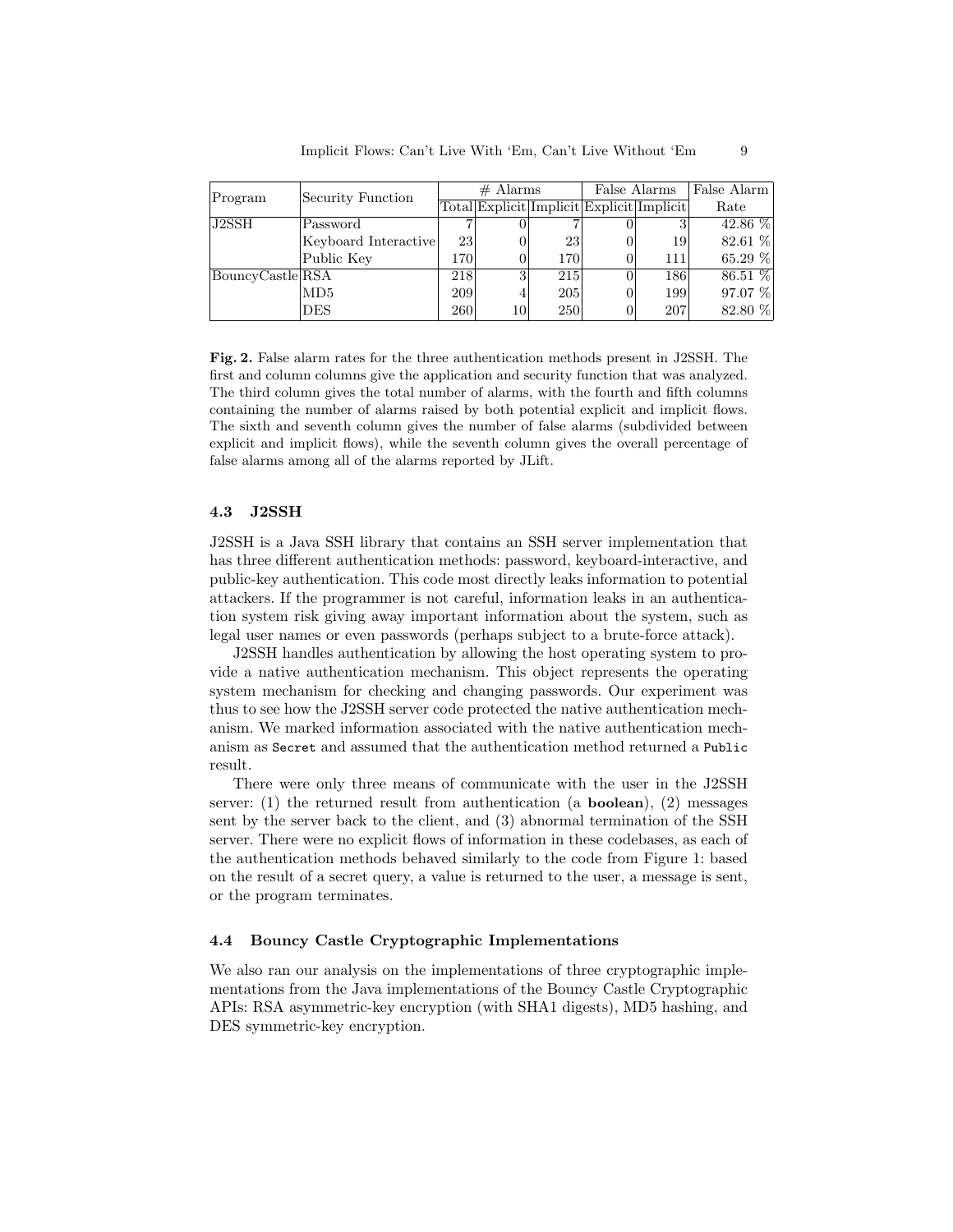```
1 int newKey[32], boolean pc1m[56], boolean pcr[56];
 2 for (int j = 0; j < 56; j++) {
 3 int 1 = pc1[j];<br>4 pc1m[i] = (kev]
       pc1m[j] = (key[1 \gg 3] \& bytebit[1 \& 7]) != 0;5 for (int i = 0; i < 16; i++) {
 6 int l, m, n;
 7 if (encrypting) \{ m = i \ll 1; \} else \{ m = 15 - i \ll 1; \}8 n = m + 1; newKey[m] = (newKey[n] = 0);
 9 for (int j = 0; j < 28; j++) {
10 1 = j + \text{totrot}[i];11 if (1 < 28) { pcr[j] = pc1m[1]; } else { pcr[j] = pc1m[1 - 28]; }
12 } for (int j = 28; j < 56; j++) {
13 1 = j + \text{totrot}[i];14 if (1 < 56) { pcr[j] = pc1m[1]; } else { pcr[j] = pc1m[1 - 28]; }
15 } for (int j = 0; j < 24; j++) {
16 if \frac{1}{2} if (pcr[pc2[j]]) { newKey[m] |=\text{bigbyte}[j];<br>17 if (pcr[pc2[j + 24]]) { newKey[n] |=\text{rightlet}if (pcr[pc2[j + 24]]) \{ newKey[n] |= bigbyte[j]; \}
```
Fig. 3. Code from the DES key scheduling code, where the original secret key is split into two keys to operate on half of a 64-bit encryption string. Nearly every line of the above code was flagged as possibly throwing an exception.

For these codebases, we labeled both the keys and the data being encrypted or hashed as secret. For each function, the code performing the encryption contained many low-level bitwise operations, including accesses to pre-defined constant arrays and bit-shifts. This lead to many more possible array access errors reported in the Bouncy Castle cryptographic libraries than in J2SSH. This also accounts for the slightly higher false positive rate in the Bouncy Castle cryptographic implementations as compared to J2SSH.

Figure 3 shows a typical example of code where it is difficult to rule out impossible runtime exceptions. The code was taken from the implementation of DES and contained a very large false alarm rate: nearly every line of the algorithm was flagged as possibly throwing at least one exception. Automatically verifying that this code cannot throw an exception is difficult: it requires knowledge of the contents custom-built arrays bytebit, totrot, bigbyte, knowing that these arrays cannot change and carefully maintaining knowledge of possible bounds on each variable. With some effort, we were able to manually verify that each line of the above code could not throw a runtime exception.

### 4.5 Discussion

Figure 4 contains statistics about implicit flows, exceptional flows, and alarms raised by the five most commonly occurring runtime exceptions. From this figure, we can see that most alarms were caused by implicit flows, and that most of these implicit flows were caused by exceptions. Of these, five exceptions make up the bulk of the false alarms reported by the Jif program analysis: null pointer errors,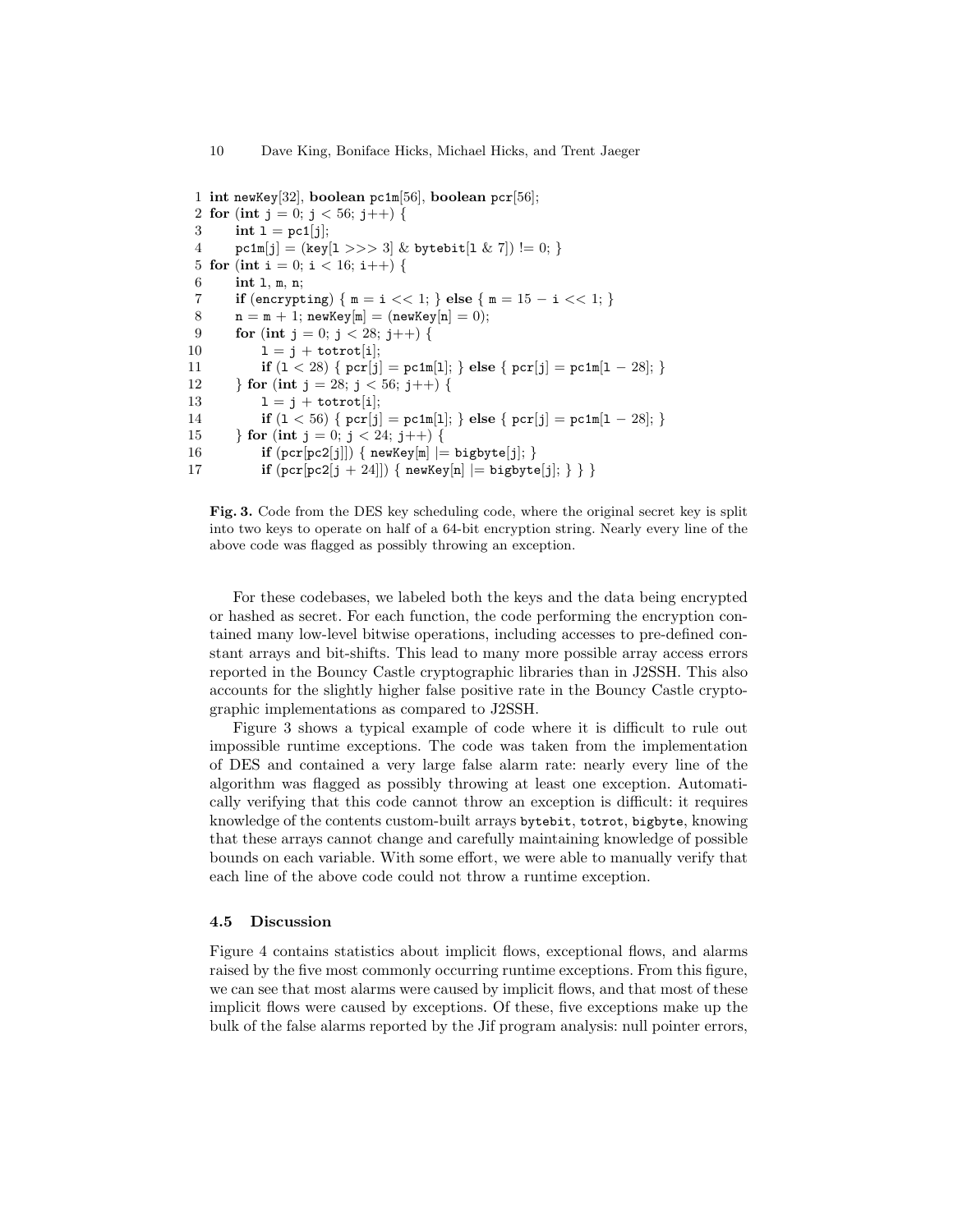| Exception                      |     |     | # Alarms False Alarms False Alarm Rate | % of Total |
|--------------------------------|-----|-----|----------------------------------------|------------|
|                                |     |     |                                        | Alarms     |
| all flows                      | 887 | 725 | $81.74\%$                              | 100 %      |
| all implicit                   | 870 | 725 | 81.74 %                                | $98.08\%$  |
| all exceptions                 | 824 | 706 | 79.59 %                                | $92.90\%$  |
| null pointer                   | 475 | 455 | 95.79 %                                | 53.78 %    |
| array bounds                   | 233 | 204 | 87.55 %                                | 26.27 %    |
| non-exceptional implicit flows | 46  | 14  | $30.43~\%$                             | $5.19\%$   |
| class cast                     | 24  | 22  | 91.67%                                 | 2.78 %     |
| negative array                 | 20  | 20  | 100.0 %                                | 2.76 %     |
| arithmetic exception           | 5   |     | 100.0 %                                | $0.56\%$   |

Fig. 4. Rates of false alarms per exception for the most commonly-occurring runtime exceptions. The first column gives the type of exception, the second gives the number of alarms, the third gives the number of those that were due to an code path that is not realizable at runtime, and the fourth gives the rate of false alarms. The fifth column shows the percentage of total alarms (number of alarms from this category divided by total alarms) that were caused by this specific exception type.

array bounds errors, class cast errors, negative array errors, and arithmetic errors (divide by zero). The applications that we looked at had no explicit flows that corresponded to infeasible runtime paths; this may be due to the small number of explicit flows that these applications contained.

Our experimental results suggest that developers analyzing code for information-flow security should follow an iterative process: first analyze explicit flows, then analyze implicit flows that occur because of non-exceptional program paths, and finally analyze the remaining implicit flows.

Most of the implicit flows reported by the analysis that were not false alarms corresponded to technical violations of noninterference. For example, in DES, the eventual size of the output buffer for ciphertext (publicly available) depended on the size of the data to be encrypted. There were also several authentication flows that revealed information about whether a username was valid or not, but these occurred after the password was successfully verified, making these flows difficult to exploit. For example, when a login attempt was valid but the user was required to change his or her password, the server would send a message with this information.

A handful (3) of implicit flows that we marked as false alarms were not caused by the type-based nature of the analysis. These alarms occurred because the J2SSH KBI authentication method assigned three variables to both high security and low security values and the Jif program analysis treated all occurrences of those variables as high security data.

We make no judgment about the value of true alarms. Each of the true alarms represented a violation of noninterference. Methods for determining the severity of these alarms (for example, statically determining for each alarm a quantitative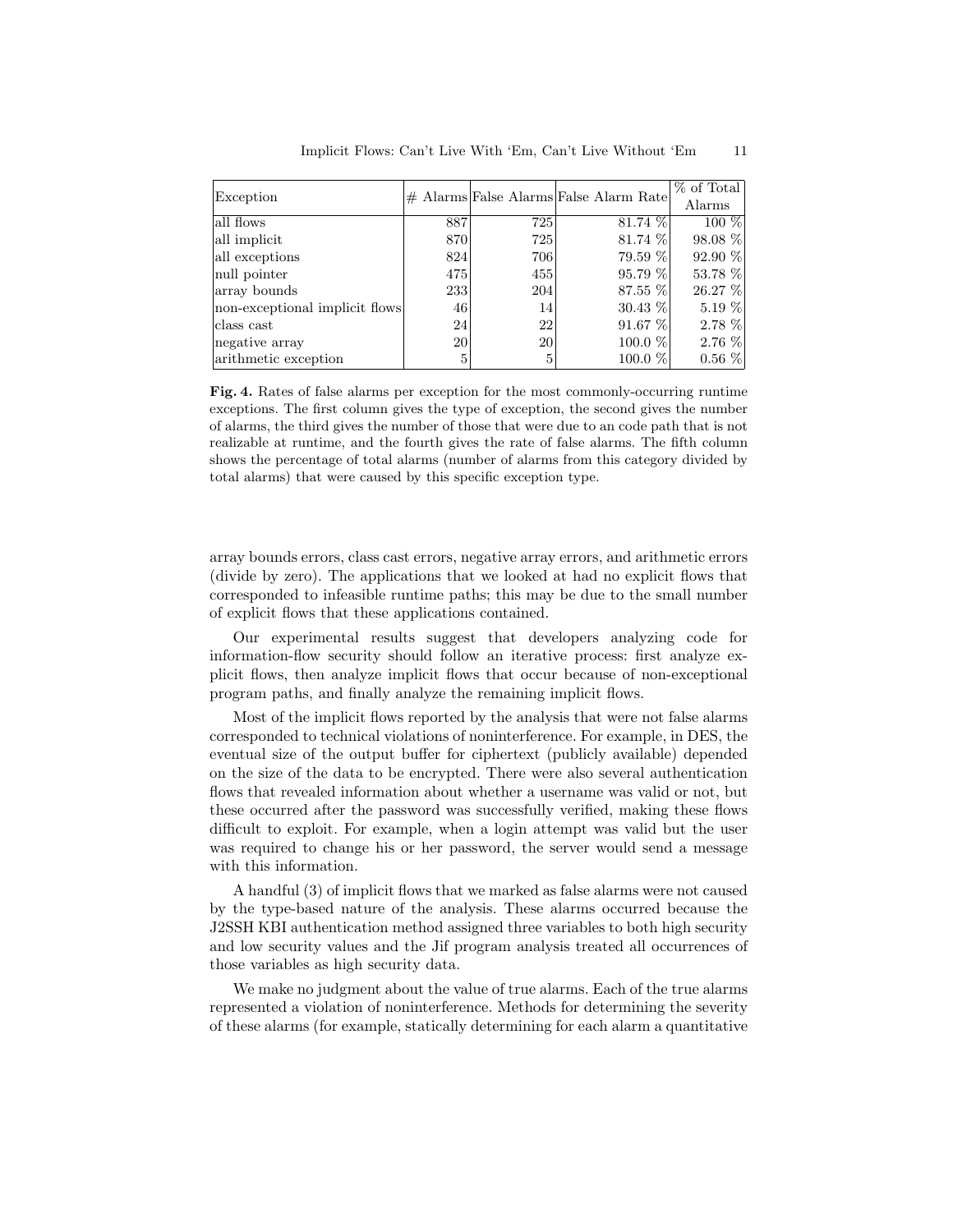upper bound of number of bits leaked, as in recent work [17]) are beyond the scope of this paper.

One may wonder how our results with JLift speak to Jif programming as it is done today, as Jif has been used to build several substantial systems, including JPMail, a mail client [12] and a Civitas, remote voting system [7]. The answer is simple: the programmer must work around the imprecision of various analyses in order get the program to type check. As mentioned before, programmers often copy fields into local variables because the null pointer analysis in the compiler is only done on local variables. Empty catch statements, signaling the programmer's belief that a runtime exception should not affect the security of the program counter, are also quite common. To quantify these observations, we examined the Civitas code base, which contains over 13000 lines of Jif Code. We found 568 empty catch statements to handle unexpected runtime exceptions. Of these, 429 of these caught exceptions were given the variable name imposs, indicating that the programmers believed that it was impossible for these errors to occur. Of the remainder, 13 of them were given the variable name unlikely, indicating that the programmers thought it was not likely that these errors would occur. While programmer belief does not guarantee all of these exceptions are impossible or unlikely, these coding constructions speak to the need for a sound but less burdensome way for developers to handle implicit flows arising from runtime exceptions.

# 5 Towards Painfree Noninterference

In this section we suggest several approaches for handling the high rate of false alarms.

Modern programming languages support robust features for error handling and recovery. As an imperative object-oriented language, Java gives more control over errors than previous languages like C and C++: if an error occurs in code, the Java runtime can catch and handle it, rather than simply terminating. However, the possibility for failure at every method call or array access in Java makes it difficult to perform an accurate information-flow analysis. Once the program counter has been raised to secret by a high-security conditional or thrown exception, even one that might itself be a false alarm, a sound static analysis must treat the execution of the rest of the program as conditional, meaning that every possible exception raised after this must be reported and handled.

From Figure 4, it is clear that better program analyses would aid in reducing the number of false alarms. Currently, most null pointer accesses cannot be proven safe by Jif, and as almost any line of Java code can throw a NullPointerException, this leads to an unacceptably high number of false alarms. Improved analyses could reduce this false alarm rate, but due to the fundamental undecidability of determining if a null pointer access is safe [15] combined with the difficulty of maintaining invariants for every line of code (as seen in Figure 3), these analyses will likely remain imperfect.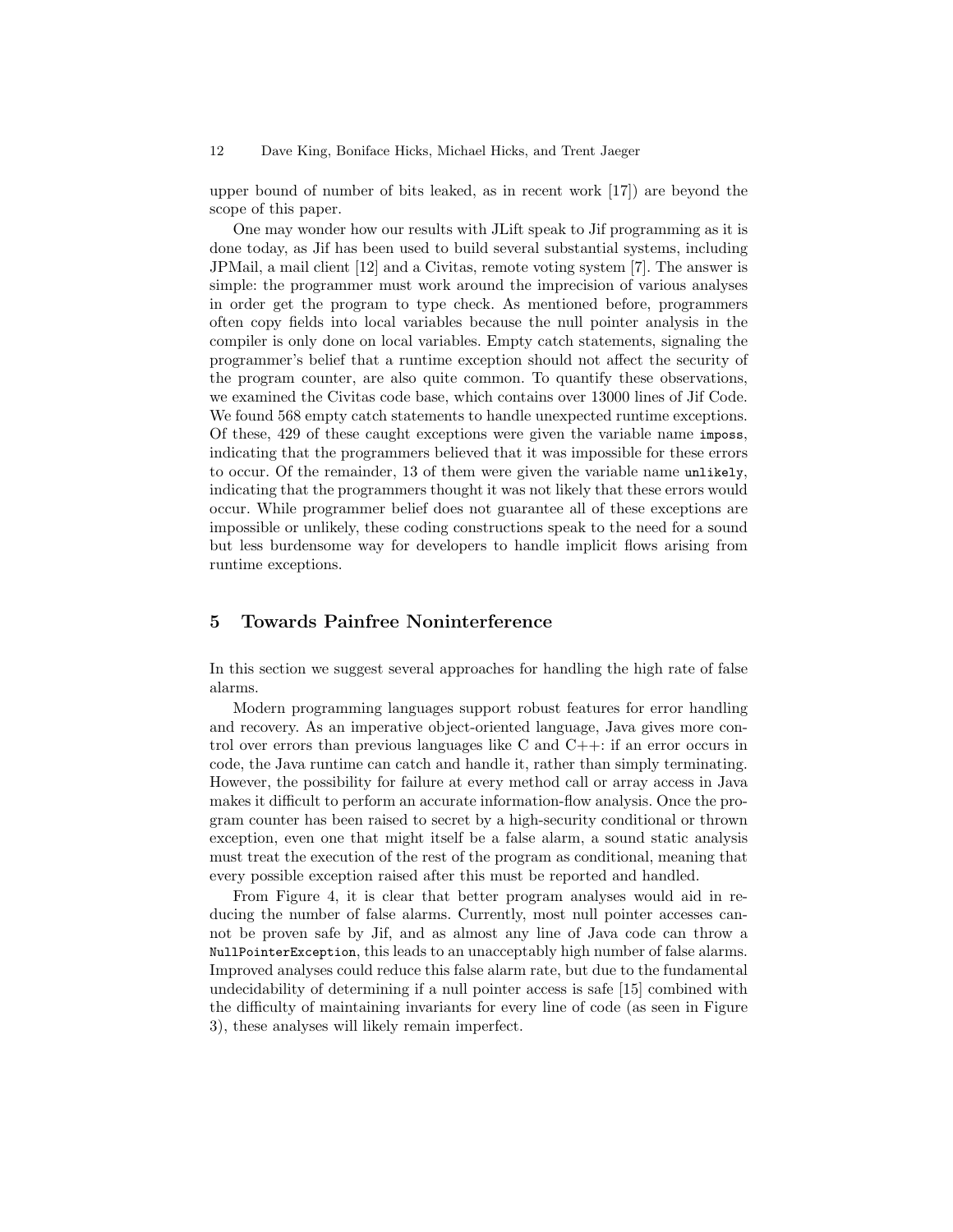One way to improve the power of these analyses is to rely more on programmer annotations. For example, a programmer could annotate when an object could possibly be null, rather than the opposite: this would shift the burden of dealing with null pointer analyses to annotating which variables could possibly store the null value. Security-typed languages could also be integrated with tools such as ESC/Java [4, 8] that can verify these annotations and so prove properties of variables and array bounds while reducing the number of false positives reported by the security analysis. Adding a new block primitive to the Jif programming language that indicated that the enclosed code could not terminate abnormally would allow Jif programmers to make trusted sections of code more explicit without relying on empty try/catch blocks, as in the Civitas codebase.

As we have seen, a sound security analyses must therefore consider a large number of runtime program paths, not all of which can occur at runtime. Flow Caml [19] is a security-typed language based on Caml Lite, a member of the ML family of functional programming languages. As ML does not have the concept of a null pointer, Flow Caml does not require a null pointer analysis for programmers to use the language. It may be possible to, by changing the semantics of the underlying Java language, modify the kinds of flows that can occur at runtime and so reduce the number of false positives reported by a static analysis. Another possibility is to change our security model to insert a global system declassifier so that certain classes of implicit flows (those with a high noise rate) are allowed to leak information about secret data. If this is adopted, care must be taken to ensure that these flows cannot be repeatedly exploited to gain a substantial amount of information from the system.

Finally, different programming models could aid in reducing the number of false alarms. If a section of code can be encapsulated as only taking input and returning an output (rather than possibly terminating in the middle of its computation), then any implicit flows that occur during this computation can be folded into the input (through a try/catch block, for example). If every operation that is performed inside of a high program counter region will not throw an exception, then the only implicit flows that can occur during a program are updates to the system's global state performed by these operations (such as message sends and receives). It may be possible to automate this approach.

# 6 Conclusion

In this paper, we have outlined the impact of considering *implicit flows* in a security analysis. Our experiments show that when checking mature, security-critical code, the standard type-based algorithm reports a strikingly large number of implicit flows as false alarms. Most of these implicit flows are induced by unchecked exceptions that a static analysis is not able to prove are infeasible at runtime. If we are to make security analysis with implicit flows practical, better tools and different programming techniques are necessary.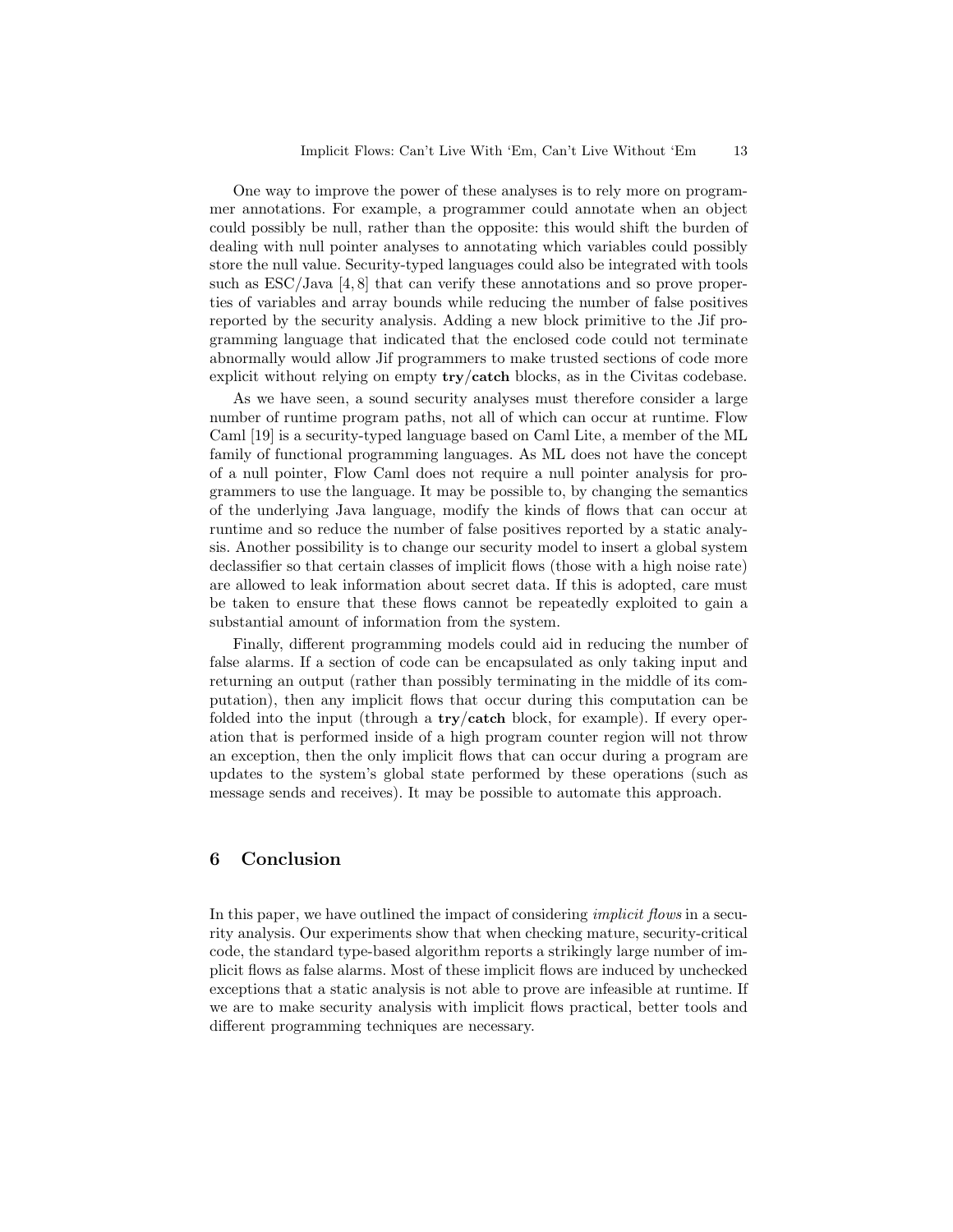# References

- 1. Black, J., and Urtubia, H. Side-channel attacks on symmetric encryption schemes: The case for authenticated encryption. In Proceedings of the 11th USENIX Security Symposium (2002).
- 2. Bleichenbacher, D. Chosen ciphertext attacks against protocols based on the RSA encryption standard PKCS #1. In CRYPTO (1998), pp. 1–12.
- 3. Broadwell, P., Harren, M., and Sastry, N. Scrash: a system for generating secure crash information. In Proceedings of the 12th conference on USENIX Security Symposium (2003).
- 4. Chalin, P., Kiniry, J. R., Leavens, G. T., and Poll, E. Beyond Assertions: Advanced Specification and Verification with JML and ESC/Java2. Springer-Verlag, 2006, pp. 342–363.
- 5. Chen, H., Wagner, D., and Dean, D. Setuid demystified. In Proceedings of the 11th USENIX Security Symposium (Berkeley, CA, USA, 2002), USENIX Association, pp. 171–190.
- 6. Chen, K., and Wagner, D. Large-scale analysis of format string vulnerabilities in Debian Linux. In Proceedings of the 2007 workshop on Programming languages and analysis for security (2007).
- 7. Clarkson, M. R., Chong, S., and Myers, A. C. Civitas: Toward a secure voting system. In IEEE Symposium on Security and Privacy (2008), pp. 354–368.
- 8. Flanagan, C., Leino, K. R. M., Lillibridge, M., Nelson, G., Saxe, J. B., and Stata, R. Extended static checking for Java. In PLDI (June 2002), vol. 37, pp. 234–245.
- 9. Fortify Software. Fortify. http://www.fortify.com/.
- 10. FOSTER, J. S., FAHNDRICH, M., AND AIKEN, A. A theory of type qualifiers. In PLDI (1999), pp. 192-203.
- 11. Goguen, J. A., and Meseguer, J. Security policies and security models. In IEEE Symposium on Security and Privacy (1982), pp. 11–20.
- 12. Hicks, B., Ahmadizadeh, K., and McDaniel, P. From Languages to Systems: Understanding Practical Application Development in Security-typed Languages. In Proceedings of the 22nd Annual Computer Security Applications Conference (ACSAC 2006) (Miami, FL, December 11-15 2006).
- 13. Johnson, R., and Wagner, D. Finding user/kernel pointer bugs with type inference. In SSYM'04: Proceedings of the 13th conference on USENIX Security Symposium (Berkeley, CA, USA, 2004), USENIX Association, pp. 9–9.
- 14. King, D., Jaeger, T., Jha, S., and Seshia, S. A. Effective blame for information-flow violations. In FSE 2008 (November 2008). To appear.
- 15. LANDI, W. Undecidability of static analysis. ACM Letters on Programming Languages and Systems 1, 4 (December 1992), 323–337.
- 16. Martin, M., Livshits, B., and Lam, M. S. Finding application errors and security flaws using PQL: a program query language. In OOPLSA (New York, NY, USA, 2005), ACM, pp. 365–383.
- 17. McCamant, S., and Ernst, M. D. Quantitative information flow as network flow capacity. In PLDI (2008), pp. 193–205.
- 18. Myers, A. C. JFlow: Practical mostly-static information flow control. In POPL (January 1999), pp. 228–241.
- 19. POTTIER, F., AND SIMONET, V. Information flow inference for ML. In POPL (New York, NY, USA, 2002), ACM Press, pp. 319–330.